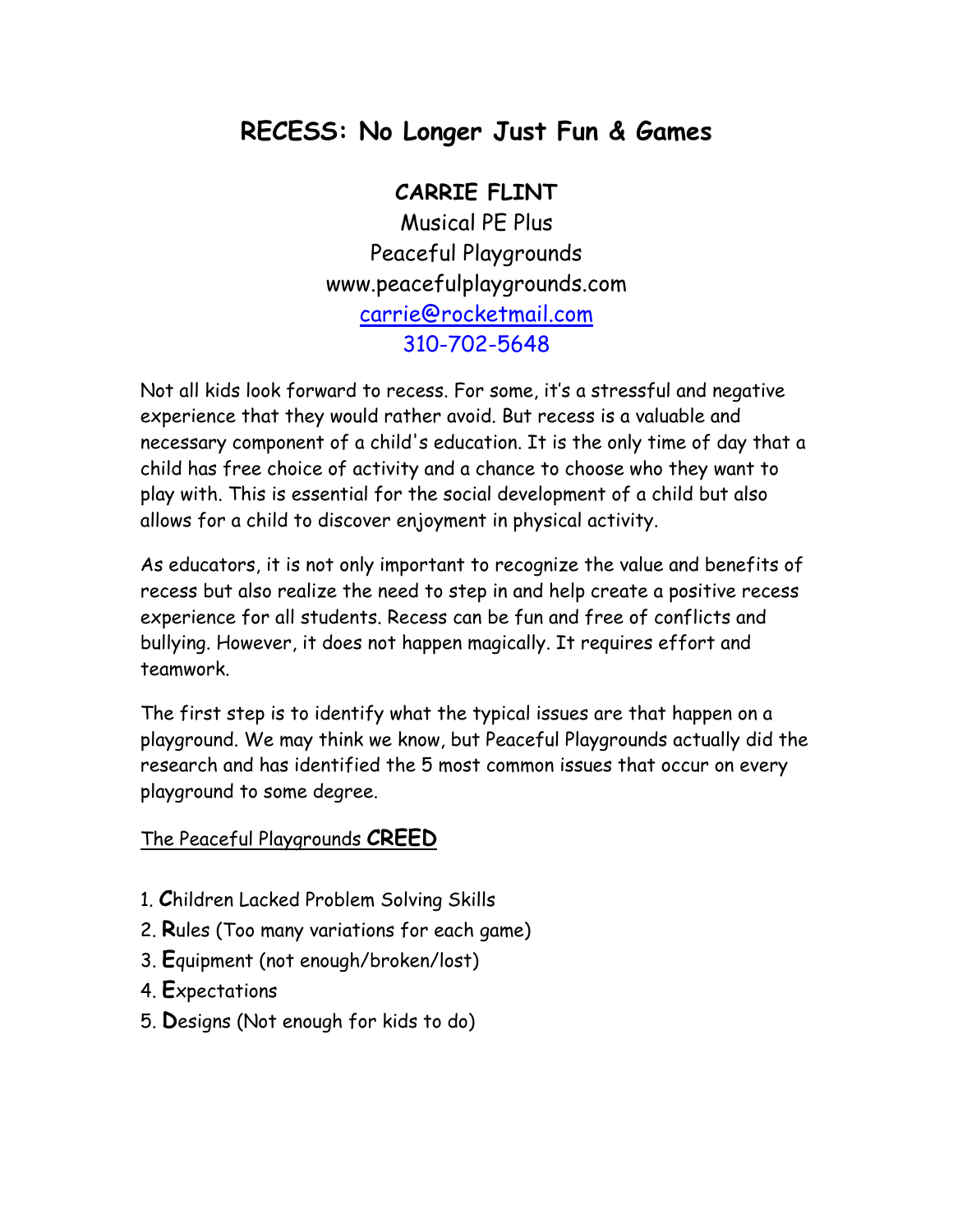Now that the issues are identified, you can apply strategies that will minimize these issues and create a positive environment and fun recess for all.

### **1. CHILDREN LACK PROBLEM SOLVING SKILLS**

- Help children solve problems on their own. Focus on Play rather than arguing.
- Make sure you have plenty of choices of activities and available equipment so they can go to another game rather than be forced to stay at the one and only Four Square game that has the one and only playground ball.
- Teach the students ROCK /PAPER/ SCISSORS...yes it is that simple...IT WORKS!

**Helpful Tips:** Everyone must do it the same way! Rock/Paper/ Scissors Go...123 Go etc. **CONSISTENCY** is key. One time not 2 out of 3 AND do not allow for creativity (No Bombs, explosions, etc.)

#### **1. RULES**

- One set of rules for every game and make sure they are written down, not is someone's head. Rules need to be public information and everyone needs to have access to the rules.
- **NO DO-OVERS**...yes...this alone will make a huge difference on your playground. You have to be black or white...no grey! The kids will get it because very quickly they will discover the benefit of **NO DO-OVERS**. The lines move fast and they are back in the games really quickly.

 Finally, take the time to make sure students know and understand the rules and procedures of your playground. Implement FREEZE at the bell. For safety purposes more than anything else, having the students freeze at the end of recess allows you to take control of the transition of coming on and off of the playground.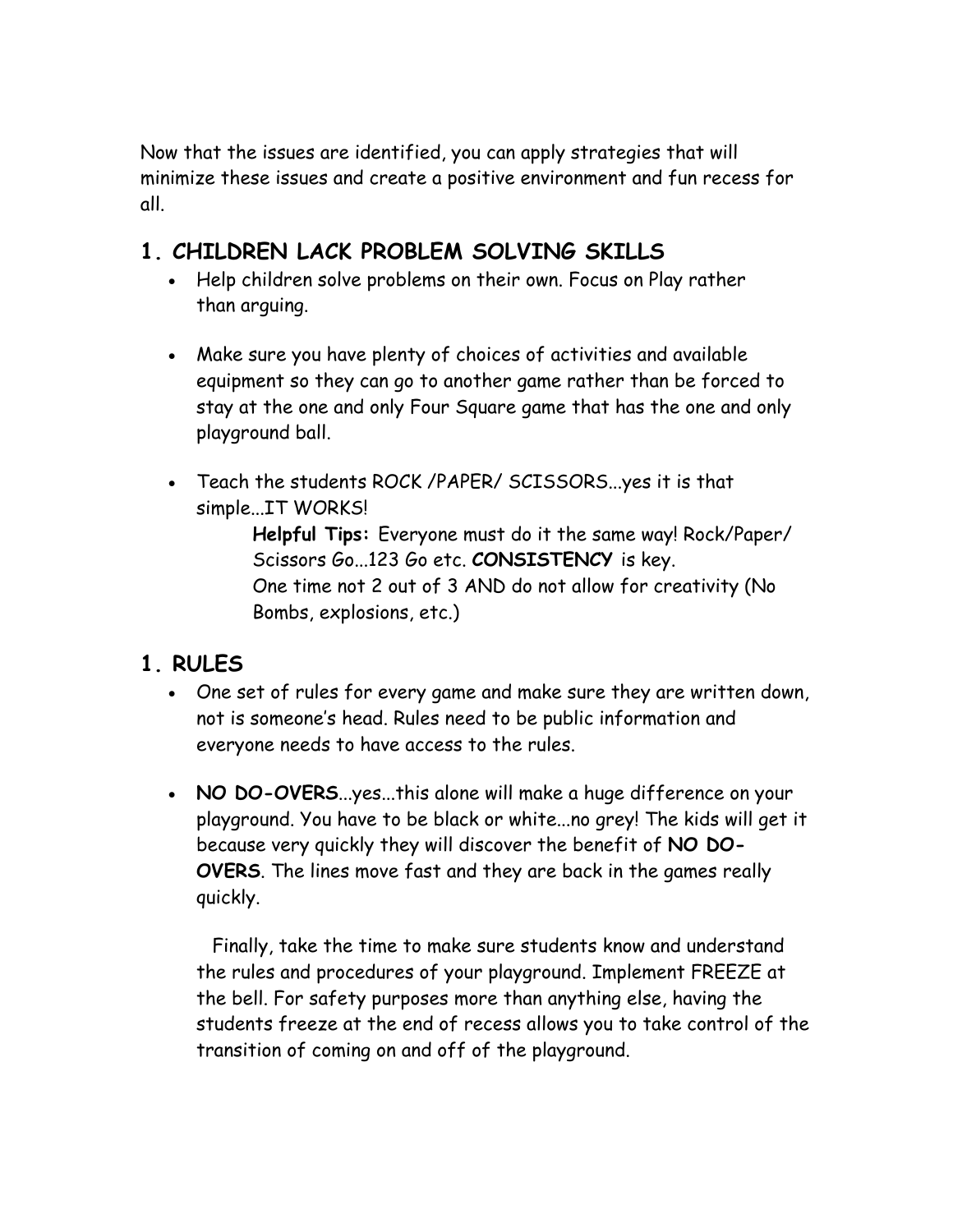## **3. EQUIPMENT**

- You must provide students with equipment. You must offer a wide variety of equipment to appeal to all the interests of students. Yes, many students do love soccer but not everyone. Your goal is to get everyone active and to do so you need to have equipment that students who want to play individually or just with a partner or small group. Kids need more than playground balls; hula-hoops, beanbags, and jump ropes are a must.
- You **MUST** take the time to not only set up an equipment check out system but you must teach the students the procedure. Simply putting the equipment in a cart and rolling it out and assuming the students will return the equipment at the end of recess is **NOT** a system.
- Take the time to bring out the label maker and organize your cart. Create homes for the various types of equipment so it will be very easy for the students to know where to put the equipment away rather than just throwing everything in a "Trash Can". I guarantee you that at the bottom of that trash can you will find broken equipment and popped balls. Taking care of the equipment starts with the adults setting the example.

### **4. EXPECTATIONS:**

The number one necessity to create a fun and positive recess for all is to have everyone on board (administration, teachers, students & parents). You may be the most positive and committed PE/classroom teacher to make recess better but very simply it can not be done alone. Everyone must be on board to be consistent with the rules and procedures and to support one another. Even if the classroom teachers do not do recess duty they do effect what happens on they playground. Very innocently they could share how they played Four Square when they were little, if it is not the rule that is being taught on the playground, that teacher has caused major chaos. "Well my teacher said this...my teacher said that".